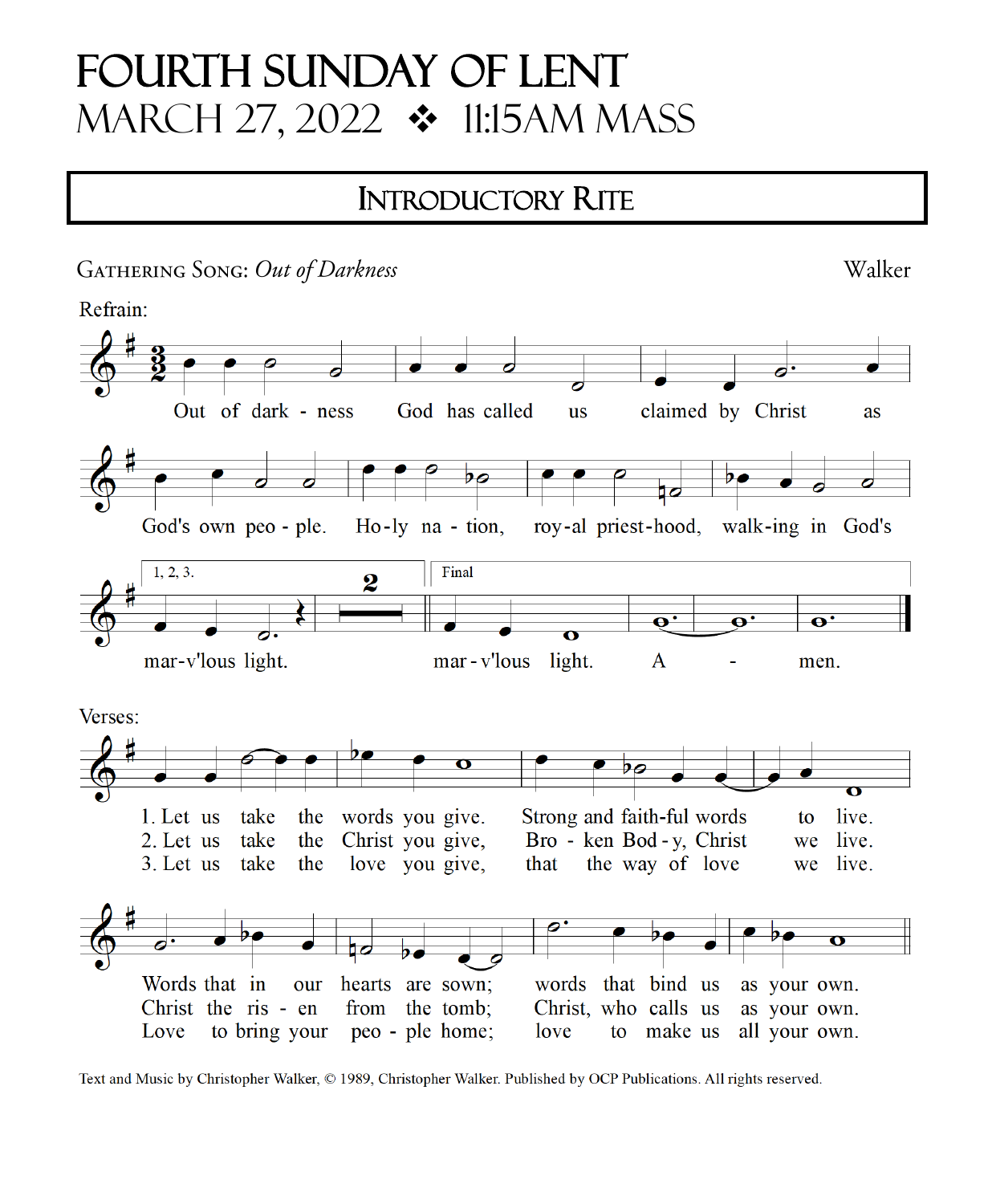## Hymnal Insert Card Page #1

#### **COLLECT PRAYER**

## LITURGY OF THE WORD

**FIRST READING:** 

1 Samuel 16:1b, 6-7, 10-13a

David is anointed as king of Israel.

RESPONSORIAL PSALM: Psalm 23: My Shepherd Is the Lord



Antiphon Text © 1969, 1981, 1997, International Committee on English in the Liturgy, Inc. (ICEL) Antiphon Music by Joseph Gelineau, © 1963, 1993, GIA Publications, Inc. All Rights Reserved.

Psalm 23:1-3a, 3b-4, 5, 6

Lord, you are my shepherd; there is nothing I shall want. Fresh and green are the pastures where you give me repose. Near restful waters you lead me, to revive my drooping spirit.

You guide me along the right path; you are true to your name. If I should walk in the valley of darkness no evil would I fear. You are there with your crook and your staff; with these you give me comfort.

You have prepared a banquet for me in the sight of my foes. My head you have anointed with oil; my cup is overflowing.

Surely goodness and kindness shall follow me all the days of my life. In the Lord's own house shall I dwell for ever and ever.

Text copyright © 1963, The Grail, England. GIA Publications, Inc., exclusive North American agent.

**SECOND READING:** 

Arise from the dead, and Christ will give you light.

GOSPEL ACCLAMATION: Glory to You, O Word of God

Ephesians 5:8-14

Hymnal Insert Card Page #2

Chant

Gelineau

Proulx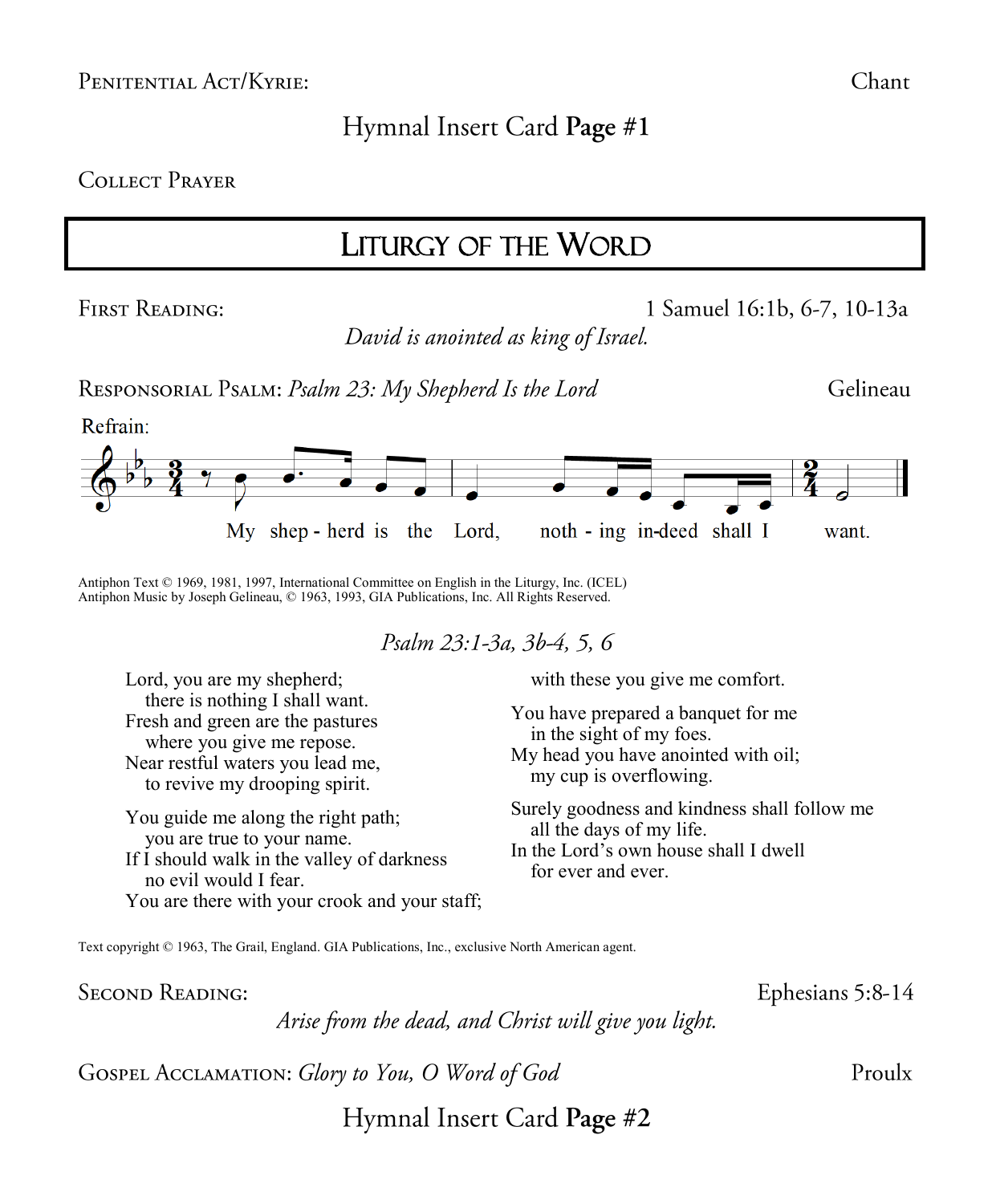The man who was blind went off and washed himself and came back able to see.

## THE SECOND SCRUTINY OF THE ELECT

This is the second of three such rituals for those preparing for baptism at the Easter Vigil. The scrutinies are meant to uncover, then heal all that is weak, defective, or sinful in the hearts of the elect; to bring out, then strengthen all that is upright, strong, and good. For the scrutinies are celebrated in order to deliver the elect from the power of sin and Satan, to protect them against temptation, and to give them strength in Christ, who is the way, the truth, and the life. The elect express their repentance, and the assembly prays for them in a special way, as they continue their Lenten journey towards the Easter sacraments.

INTERCESSIONS FOR THE ELECT & FOR ALL Music may be found on page 4 of the pew card.

#### PRAYER OVER THE ELECT

A prayer is offered, addressed to God the Father, asking that the elect be set free from falsehood, darkness and sin. In the laying on of hands by the priest, the transformational power of the Holy Spirit is signified. Concluding is a prayer addressed to Jesus, that he might send the Spirit to give water, light and life to the Elect.

DISMISSAL OF THE ELECT & CANDIDATES Music may be found on page 3 of the pew card.

## LITURGY OF THE EUCHARIST

Our weekly collection is taken up by leaving your offering in the baskets as you enter or leave church. We are especially grateful to our visitors for your financial support.

PREPARATION OF GIFTS (CHORAL ANTHEM): Be Thou My Vision David Ashley White (b. 1944)

Be Thou my Vision, O Lord of my heart; Naught be all else to me, save that Thou art;<br>Thou my best Thought, by day or by night, Waking or sleeping, Thy presence my  $\mathbf D$  e Thou my Vision, O Lord of my heart; Naught be all else to me, save that Thou art; light.

Be Thou my Wisdom, and Thou my true Word; I ever with Thee and Thou with me, Lord; Thou my great Father, I Thy true son; Thou in me dwelling, and I with Thee one.

Great God of heaven, my victory won, May I reach Heaven's joys, O bright Heav'n's Sun! Heart of my own heart, whate'er befall, Still be my Vision, O Ruler of all.

 $\sim$  translated by Mary E. Byrne (1880-1931)